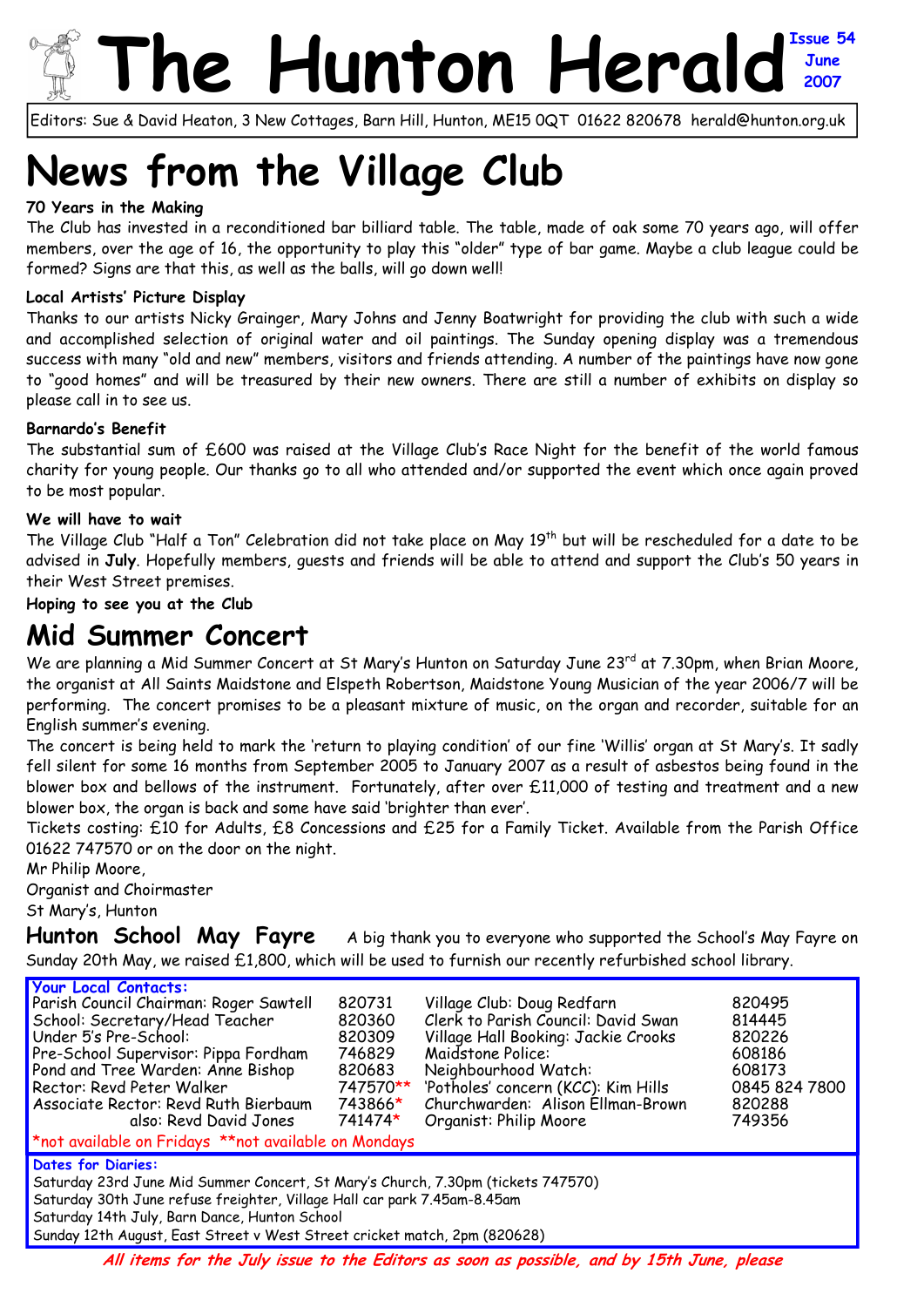Dear Friends,

Trinity Sunday is on June 3rd. This has been referred to as 'the preacher's nightmare'! This was said because the preacher has to address the question: 'how does one speak intelligibly about our God who is 'Three-in-One' – yet still 'One'?

One simple analogy is that of St. Patrick's example of the shamrock leaf. In many people's thinking down the centuries it has been to think of God as three separate entities. In truth no person of the Trinity is any less God than the others, in particular, the Son and the Holy Spirit are not 'demigods' or intermediaries, subordinate to the Father.

We say in the Creed that 'We believe in One God' – yet in our thinking we tend to drift towards three. Christianity is 'Monotheistic' – but in our thinking we are often 'Tritheistic'. We have the earliest indications of our Monotheistic God in the Book of Genesis. God sees that the world He has created needs someone to look after it. So we read in Genesis 1:26 –

'Then God said: Let us make Human Beings (Mankind) in our own image, in our own likeness'.

Here is the first Biblical reference to the unity of the Godhead. In what ways are we made in God's image? God didn't create us exactly like Himself because God has no physical body. Instead we are reflections of God's glory. Our entire self reflects the image of God. We have the ability to reflect God's character in our love, patience, forgiveness, kindness and faithfulness. Because we bear God's image we can feel positive about ourselves, to know that we are of worth. It is a sad reflection on modern day society that in so many ways the image of God is defaced in many people's lives. How this must sadden God.

As many of you know Diana recently returned from seeing her family in Australia. One of the things which she commented on as she looked at the countryside was 'the greening', that time when Mother Nature bursts forth and the trees and hedgerows have that bright green glow. The Church uses the colour of green during the season of Trinity to indicate the time of growing in faith. The long pilgrimage which we begin on Trinity Sunday is a time to 'grow with God', He who comes to us in the Father, and the Son, and the Holy Spirit. Peter

## **The force behind the abolition of The Slave Trade – a local connection**

Our local connection to the abolition of the slave trade is unlikely to become known as history will be distorted by the feature film on William Wilberforce, however good it may be. Perhaps the 'Teston Circle' and the work of the Rector of Teston, James Ramsey should be better remembered.

The Teston Circle was a group of literary philanthropists and political figures who met at the London and Teston (Barham Court) homes of Sir Charles Middleton, controller of the Navy (later Lord Barham and the first Lord of the Admiralty) it was from this group that the successful campaign against the slave trade was launched.

Middleton had the living of Teston Church. In the 1780s this fell vacant and he offered it to his secretary, James Ramsey. Ramsey (1733-1789) had had first hand experience of the iniquities of the slave trade, firstly as a Royal Navy Surgeon, and later, for 15 years as a surgeon and ordained minister on St Kitts. In 1784 he published two works: "Essay on the treatment and Conversion of African Slaves in the British Sugar Colonies" and "An inquiry into putting a stop to the African Slave Trade". These works were crucial in inspiring Thomas Clarkson to devote his life to the abolitionist cause. And with a member of the Teston Circle, Granville Sharpe, Clarkson set up a committee for effecting the abolition of the slave trade in 1787. It was Ramsey's work which also persuaded and influenced William Wilberforce and William Pitt to carry the campaign into parliament in 1789.

The playwright Hannah Moore, a member of the Teston Circle predicted that "Teston will be the Runnymede (Magna Carta site) of the Negroes" and the Carta site) of the Negroes" contract the David Heaton

# **A new website for walkers in Kent**

There's no doubt about it, walking is good for you. It's good for your heart, it's good for your lungs, it's good for the muscle and bone growth of your children and it's good for your feeling of wellbeing! Strong scientific evidence now supports the many benefits to health of regular walking – it is recommended that we take at least 10,000 steps a day.

Walking offers a great way to help kids get the active habit. If parents express excitement about the prospect of a walk in the countryside, they are more likely to transmit this feeling to their children. It's important to treat the walk as an exploration or adventure and to go at the child's pace, no matter how often they want to stop and look at things; take treats to eat and plenty to drink, and head for some landmark that will appeal to them such as a castle, a playground, an ice cream van or a boating pond. If children experience walking as part of a fun activity they are more likely to want to go again.

So, how do you find out what is on offer? John Harris, a keen walker, got fed up with the lack of information on walks that were going on in the county. So, he decided that if he couldn't find what he was looking for – he had better create it! So www.walkinginkent.co.uk came into being.

**HELP WANTED!** Local family require help, 2-3 hours per week around the house. Light work and domestic chores. Ideal small job for pupil/student or retired person. Call Vicky on 01622 749762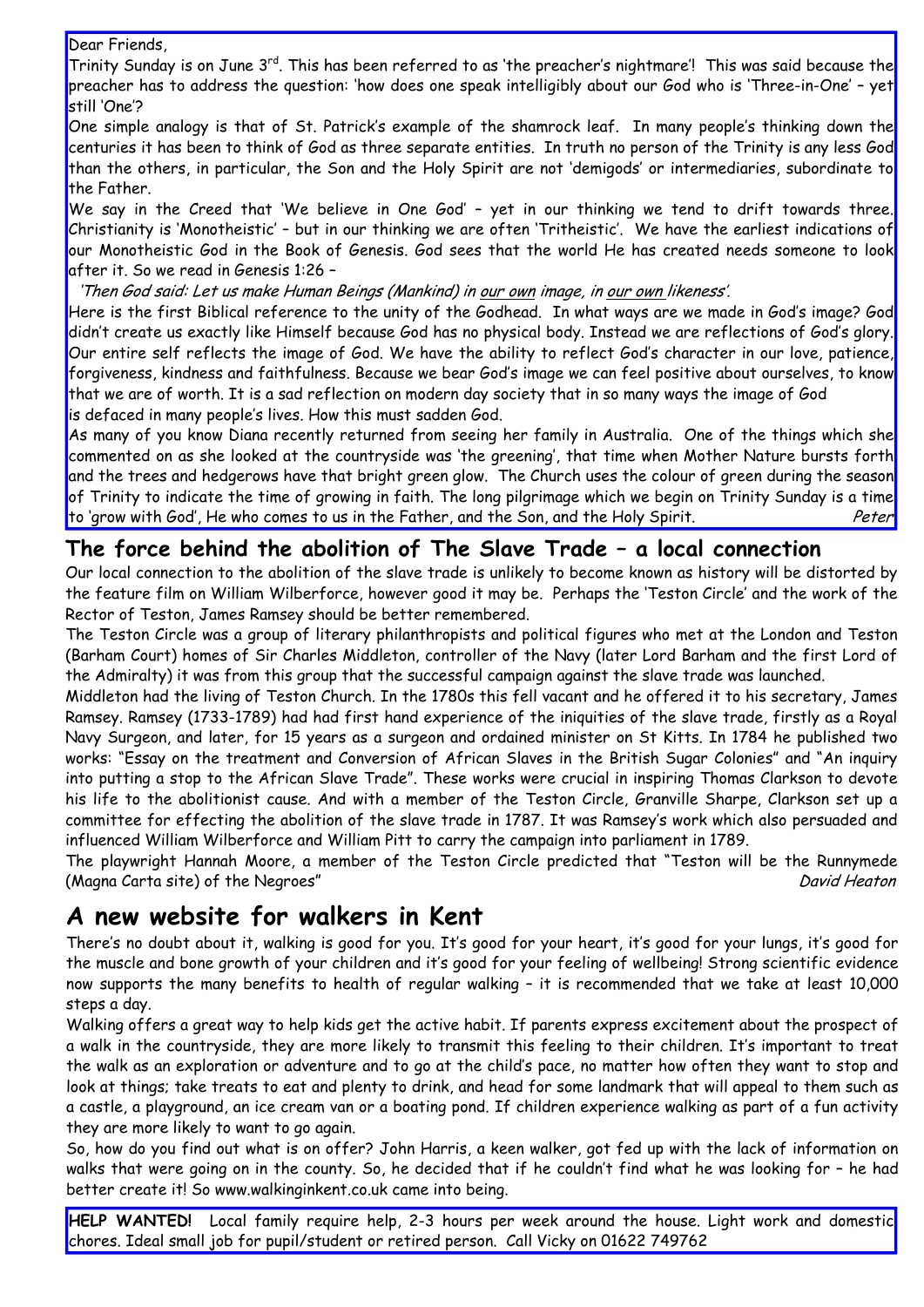# **Anyone for Cricket?**

## East Street v West Street Save the date - 12<sup>th</sup> August 2007

Yes it's that "East Street v West Street" time of year again when those of us who enjoy a very occasional game of cricket have the opportunity to play on our own village ground … and enjoy an excellent tea!

As always everyone is welcome to play, whatever your age, sex or ability and there is an emphasis on trying to ensure that there is a reasonably even game that can be enjoyed by all. Please call Andrea and James Forster on 01622 820628 if you would like to play and we will add your name to the list.

# **HUNTON CLUB BOOK GROUP**

## **APRIL BOOK REVIEW The Pickwick Papers by Charles Dickens**

The Pickwick Papers, Dickens' first novel is widely regarded as the most famous of all pre-Victorian novels. Originally serialised in monthly instalments, its sales reached 40,000 copies by the fifteenth number. In 160 years since the book's first publication, Mr Pickwick, Sam Weller and the Pickwickian crew and their adventures have entered the consciousness of all who love English literature in general and the works of Dickens in particular. As a group of keen readers we somehow felt that we let Dickens down. There are a couple of us who thoroughly love Dickens work but the majority found this book hard to get into. We caught snippets of his superb wit and can appreciate his style but felt that perhaps we are too removed by time to understand his humour completely, our

failing not his.

We feel that perhaps The Pickwick Papers was not a good choice for us to start our Dickens pathway and although many of us didn't finish the book we are determined to give this celebrated author another chance and will read more of his work.

Because we failed to finish these "papers" we didn't feel we were in a position to award scores and considered it would have been insulting to this renowned writer.

Our book for May is The Catcher in the Rye by J D Salinger.

## **Hunton Wanderers Cricket Club**

Fixtures for 2007 at George V Playing Fields, West Street **Saturday Fixtures** All leggue games start at 1.30pm

| Date                        | <b>Darul day I IATULES</b> All Tougho gailles start at 1.00pm<br>Opposition | H/A | L/F | Opposition                                                                                  | H/A | L/F |
|-----------------------------|-----------------------------------------------------------------------------|-----|-----|---------------------------------------------------------------------------------------------|-----|-----|
| $2^{nd}$ June               | Sandwich Town 3rd XI                                                        | Н   |     | Upchurch 3rd XI                                                                             | A   |     |
| $9th$ June                  | Sheppey $1st XI$                                                            | A   |     | Hartley 4 <sup>th</sup> XI                                                                  | Н   |     |
| $16th$ June                 | Sandwich Town 3rd XI                                                        | A   |     | High Halstow 3rd XI                                                                         | Н   |     |
| $23^{\text{rd}}$ June       | Holborough Anchorians                                                       | н   |     | New Ash Green 2nd XI                                                                        | A   |     |
| $30th$ June                 | Old Williamsonians 1st XI                                                   | Н   |     | Pembury $2^{nd}$ XI                                                                         | A   |     |
| Sunday Fixtures time 2.30pm |                                                                             |     |     |                                                                                             |     |     |
| Date                        | Opposition                                                                  | H/A | L/F | LOCAL BABY SITTER<br>Burford Lodge Redwall Lane<br>Hunton ME15 ORH<br>Please Call Amber on: |     |     |
| $3^{\text{rd}}$ June        | Pluckley Sunday XI                                                          | A   |     |                                                                                             |     |     |
| $10^{th}$ June              | Minster 1st XI                                                              | Η   |     |                                                                                             |     |     |
| $17th$ June                 | Aldington $1st$ XI                                                          | н   |     | Mobile: 0797 909 2956                                                                       |     |     |
| $24th$ June                 | New Ash Green 2nd XI                                                        | A   |     | Home: 01622 820882                                                                          |     |     |

# **Out and Out - Ways with Wisteria**

Wisteria is one of the wonders of the early summer garden dripping with deliciously scented flowers in shades from deep mauve to pink and white. Wisteria are traditionally seen sprawling across walls or hanging from pergolas. If you don't have that much room their size can be contained by pruning to grow them in pots, over arches and even trained to form a standard as a lawn or centre of bed feature.

I recently 'met' a wisteria which was 34 years old and no more then 5 feet tall, it had been grown in a pot and was almost totally covered in flowers.

When buying a wisteria choose a named cultivar that has been grafted. These will generally flower sooner and with more consistency than seed grown specimens. If you can buy a plant already in flower so much the better, you'll know what you're getting and have a guarantee of future flowers.

## **Funding available for fun and activities for children**

Money is available to fund exciting, fun and different activities involving Children and Young People (8 to 19yrs) during this summer (2007). Any organisation/group can apply be they big, small, Voluntary/Community, Public or Private anywhere in Kent. Sums available of between £500 and £5000 are available now through a straightforward application process, but must be spent by 31st August 2007. Please contact Dorothy Alsop of the Kent Children's Fund, 01233 667331 or email dorothy@kentchildrensfund.net